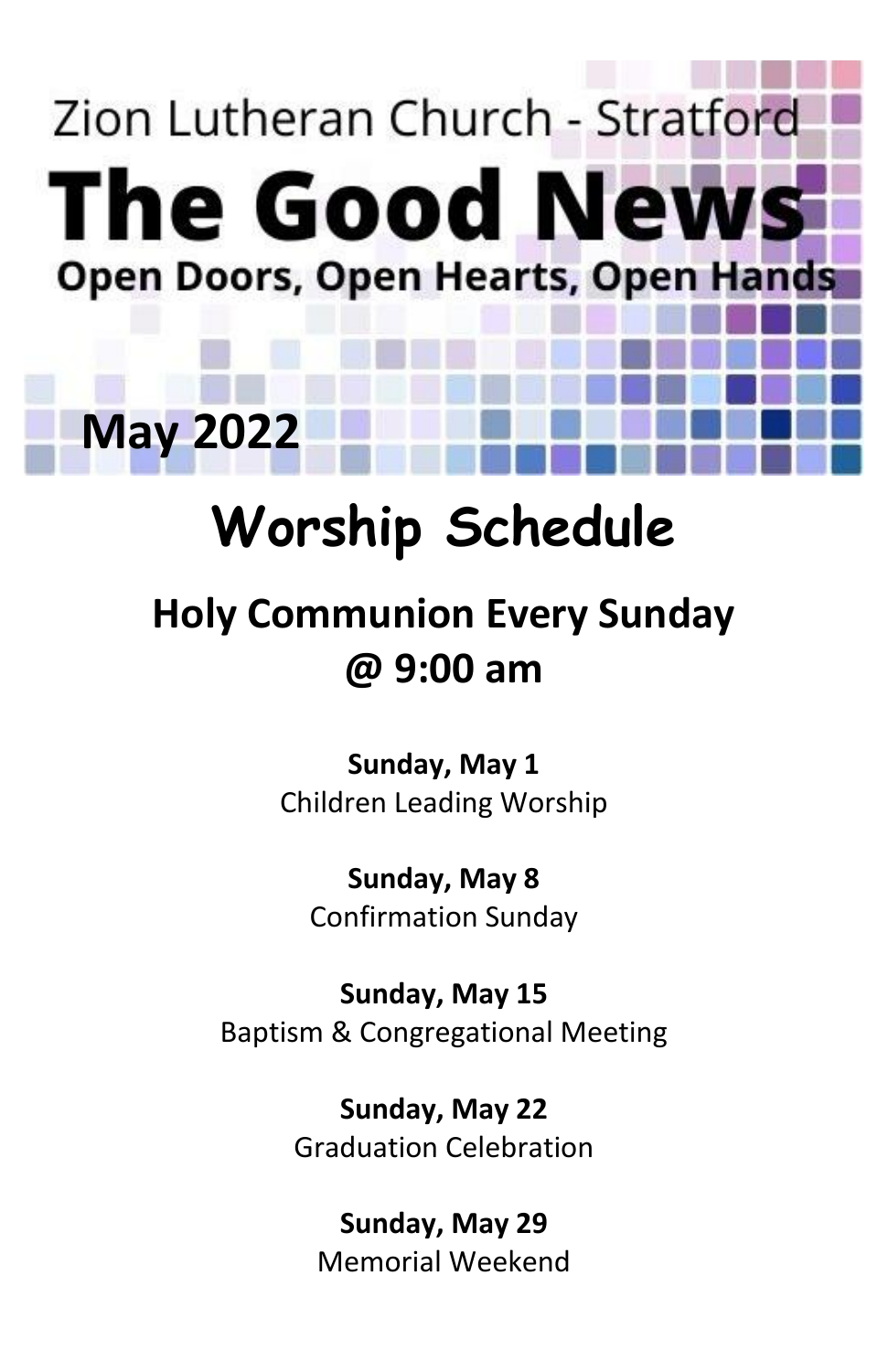#### **Pastor's Ponderings**

*"Therefore, if anyone is in Christ, the new creation has come: The old has gone, the new is here!" 2 Corinthians 5:17*



Dear Siblings in Christ,

Spring is finally (hopefully) here! The other day as I was out walking in our beautiful community I saw signs of spring  $- a$ sandhill crane standing in the middle of the Heritage Trail, the disappearing ice on the ponds, and purple crocuses basking in the warmth of the sun. God has created seasons to remind us of the new life that we receive in God and in Christ's love for us, "the new is here!" Throughout our lives there are times of wintering and times of spring. Zion Lutheran is in this beautiful time of spring, in which things are being created anew. It is a time of dreaming, hope, and seeing the beauty of ministry that God is calling us into. But we also have to stop for a moment and look around or we will miss the opportunities to see God at work in this world and how we are to partner with Jesus to love and serve our neighbors, living out the mission statement, "Open Doors, Open Hearts, Open Hands." Zion is called to be a caring community inside and outside the church building.

When I stop and look around, Zion has so much potential for growth and ministry. But to live into that potential, it takes everyone to dream, to risk, and to be creative. It also means that each of us needs to partner together and be supportive through our financial gifts and our gifts of time and skills. To live into this season of spring, to grow, it takes more than just wishful thinking.

Growing takes intentionality of action and generosity. It means living out being a caring community.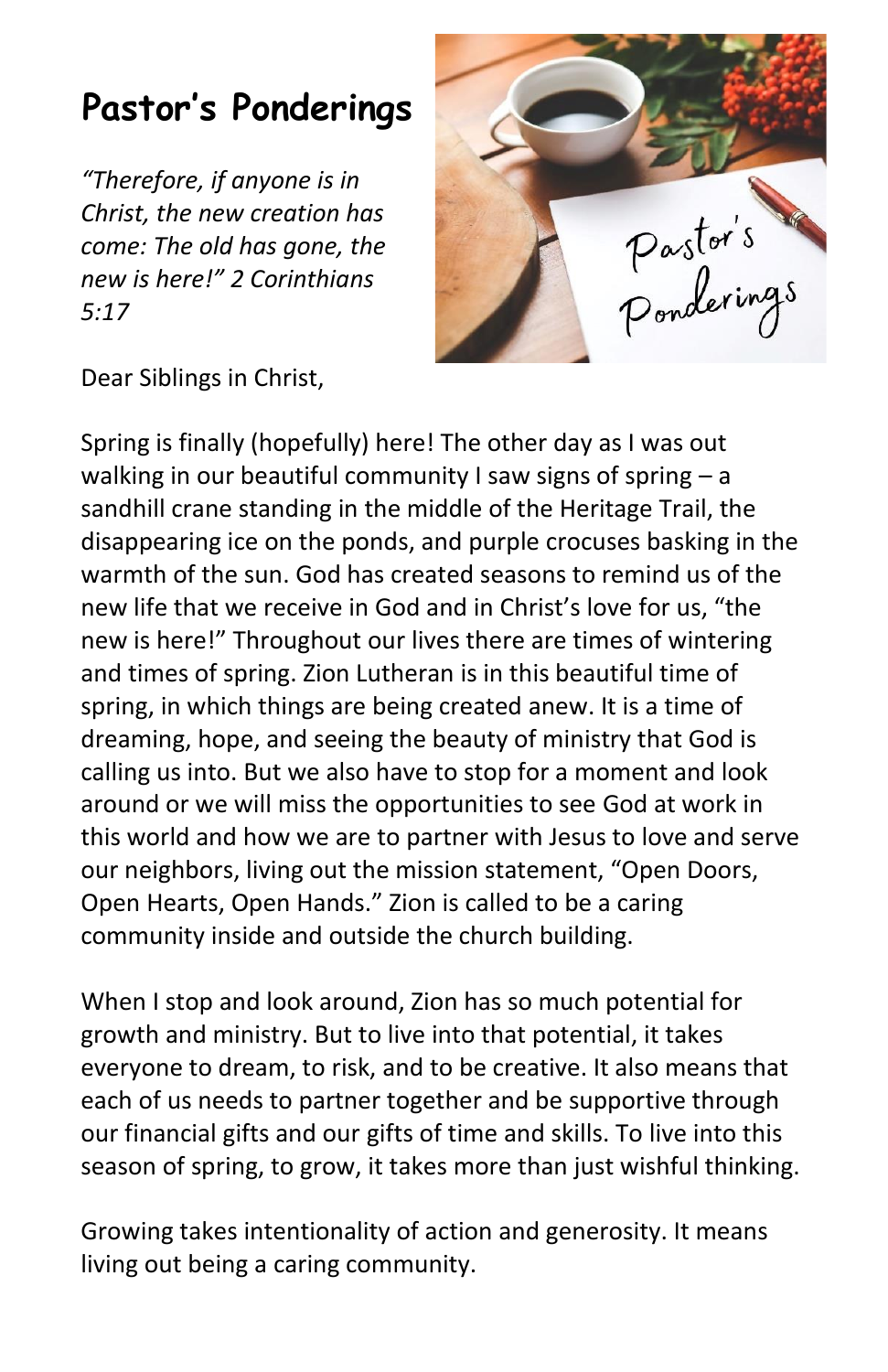This newsletter is filled with ministry opportunities for you to participate in. If you have an innovative idea, let's try it out and see what happens. If it doesn't work, what did we learn? Do we need to tweak it a bit? Our ministry doesn't have to be successful in terms of how the world defines successful. Our ministry needs to be faithful to what God is calling and has created Zion to be. How is Zion (individually and collectively) living out this calling?

The month of May is filled with new life and milestone moments. Children will be leading worship on May 1 and showing you what they have learned during their time in Little Lutherans and J Team. May 8 is Confirmation Sunday when the  $10<sup>th</sup>$  graders in our congregation will reaffirm their baptism. On May 15 during worship new life comes in the form of baptizing a child, in which God through Jesus and the power of the Holy Spirit names and claims a beloved child of God. New life is proclaimed as we celebrate our high school seniors and bless them in this new chapter in their lives. And on Memorial Weekend, we celebrate new life as we begin summer and more, importantly, remember the lives that loved and sacrificed so that we too, in our generation, can love and serve the world.

Please note that Sundays, May 1 and May 15 are important days in the life of the congregation. Assistant to the Bishop Randy Olson will be present on May 1 to review the Ministry Site Profile with the entire congregation following worship and to meet with the Call Committee. On May 15, there will be a congregational meeting to approve the expenditures of the rental property in order to continue to fuel the mission and ministry of Jesus.

With a grateful heart, Interim Pastor Andrea Fluegel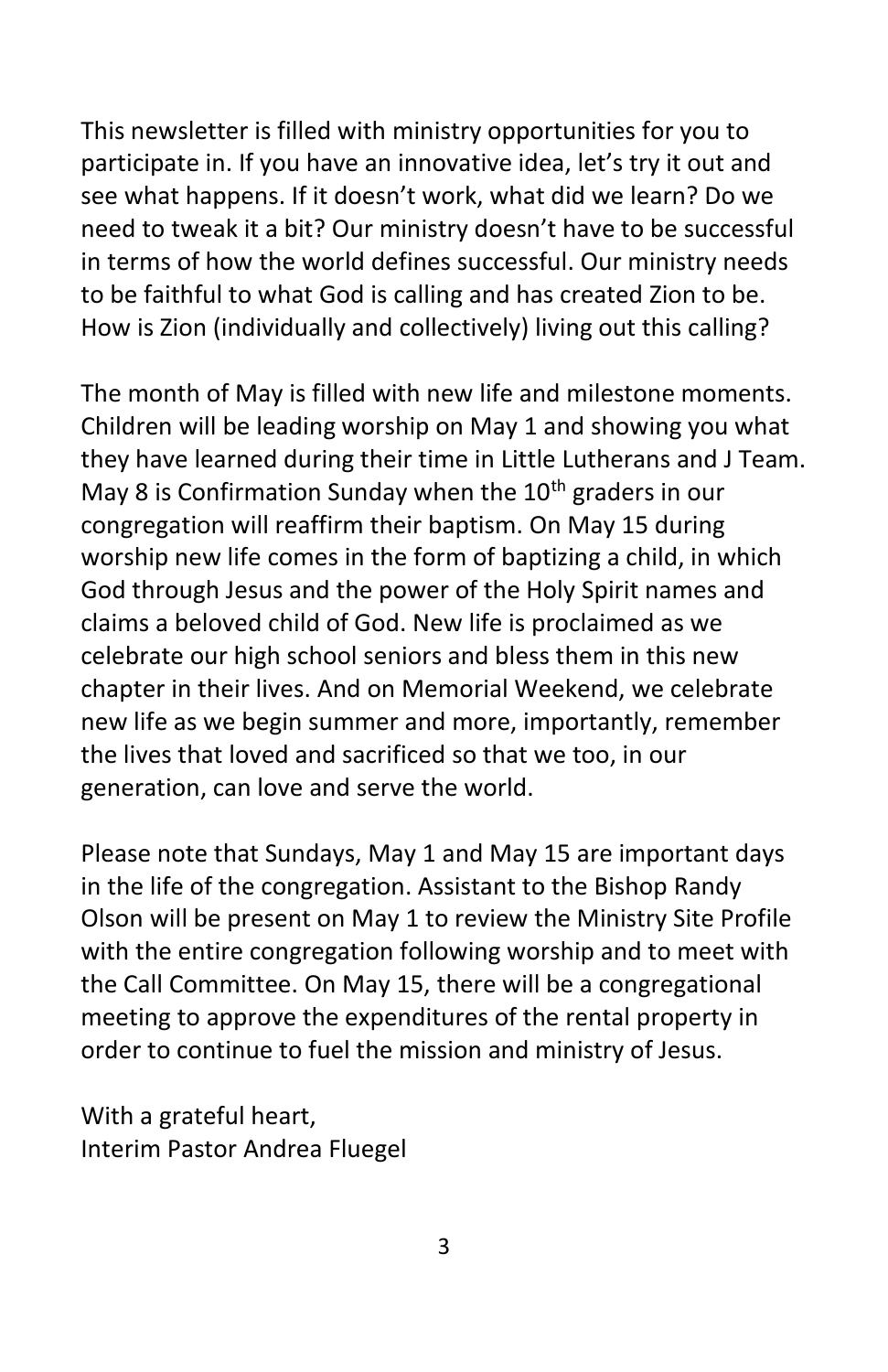#### **From the Council**

Hi! I'm Lois Miller. I am married to Kevin Miller and between us we have 5 children. We live in Marshfield. Our exciting news it that we just bought a new home (that's a lot of work but it's so worthwhile!). I am one of your Council members and the chair of the Worship Committee.

Holy Week and Easter worship was incredibly beautiful and



inspiring. It was good to see the sanctuary full and children engaging in worship, and all the beautiful flowers, decorations and incredible music. That incredible worship will continue in the month of May from Children Leading Worship to Confirmation Sunday, a baptism, and the blessing of our senior high school graduates. Worship celebrates our life in Jesus and in the Body of Christ. **On Sunday, June 5, we will celebrate the birth of the Church with Pentecost Sunday. Please note the worship time for that day will be 10:00 a.m.** We will also celebrate our baptisms and our mission together. My prayer is that you feel the energy and excitement of Jesus in worship.

The Worship Committee members are Pastor Andrea, myself, Marge Redetzke, Paul Untiet, Mary Wussow, and Brenda Huther. The Worship Committee does all the behind the scenes work to make worship happen on Sunday mornings, midweek worship for Advent and Lent, and church festival days such as Reformation, All Saints, Pentecost, Palm Sunday, Holy Week and Easter, and assists with Confirmation, Children Leading Worship, and First Communion.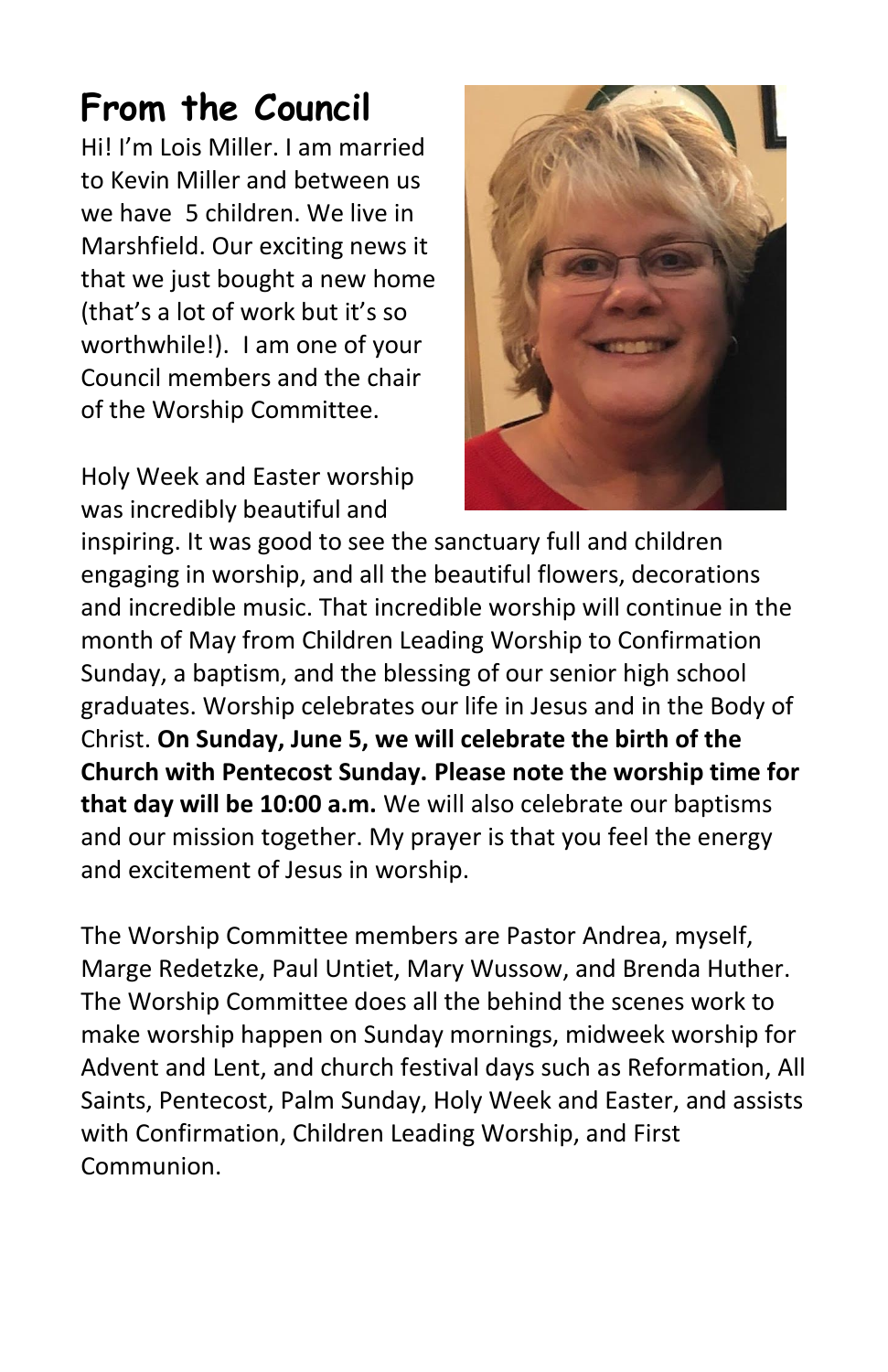There are so many people who are involved in various aspects of worship and we are grateful: communion bread bakers, changing of the paraments, assisting in worship, choir singers, bell ringers, musicians, creating the worship PowerPoint and bulletins, picking out hymns, ordering flowers, and so much more.

As the saying goes, "many hands make light work." We need many hands to make worship happen so that everyone can experience Jesus. If you are interested in helping to connect with Jesus through worship, contact one of the Worship Team members.

Lois Miller



#### **Children Leading Worship**

On **Sunday, May 1, J-Team and Little Lutherans will be helping to lead worship.** They will also be leading the Good News Children's Message during worship. Come and celebrate all that Jesus has done!

#### **Confirmation Sunday**

On Sunday, May 8, at the 9:00 a.m. worship service, six students will affirm their baptism. The students are: Ryan Brubaker, Jacob Dahlke, Casey Dasler,, Hailey Federwitz, Koehler Kilty, and Aliya Maneke. Come celebrate and bless them as they take the next steps in their faith journey.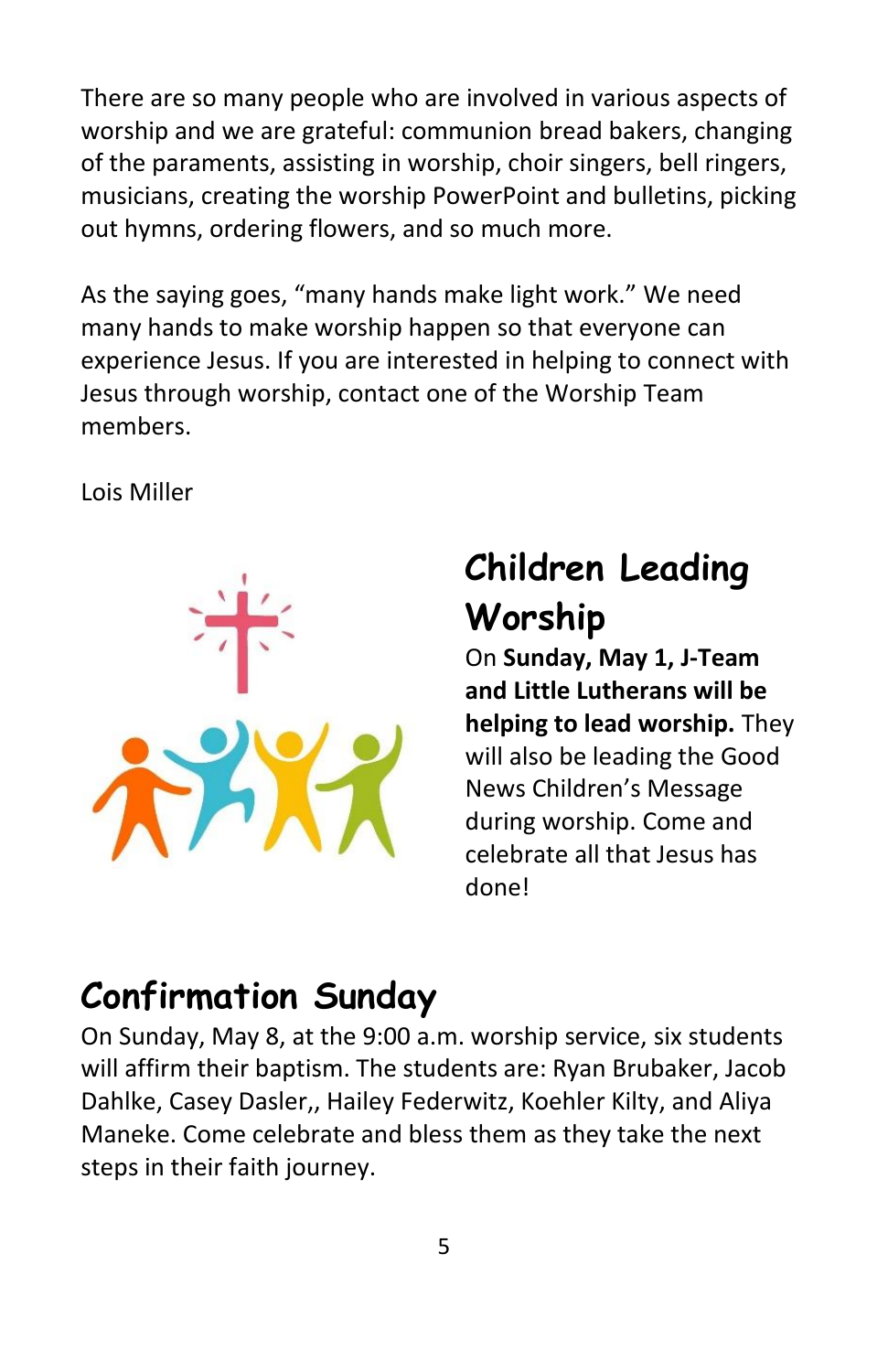## **Transition Team Update: Grateful! Thankful! Blessed!**

Using the data from the responses of the Congregation Assessment Tool (CAT survey), Zion's Transition Team is actively preparing our Ministry Site Profile (MSP) in anticipation of seminary graduates and experienced pastors seeking a new call. The MSP is an extensive document that describes our congregation and community, our mission and ministry, our hopes and our hurdles.

Once the MSP is reviewed by Synod staff and approved by Zion's Church Council, it will serve as a job description for prospective ELCA pastor call candidates. Then the Call Committee will take over in selecting candidates to interview. This should take place over the summer months.

Sunday, May 1, Pastor Randy Olson will visit from the Synod Office to share his thoughts on our prepared MSP. Please join us at the congregation meeting after worship on Sunday, May 1! Other tasks being coordinated during this transition period are:

- Weekly sharing of the results and insights from the Congregational Assessment Tool (CAT). These reports are distributed each Sunday and are also available on the table in the east entrance by the offices.
- Zion's website is being updated and brought in-house for internal control and easier editing.
- Zion's policies and procedures are being reviewed. This includes areas such as personnel, safe children, buildings and property, finances including investments and endowments, website and technology, stewardship, building use, weddings, funerals, and others.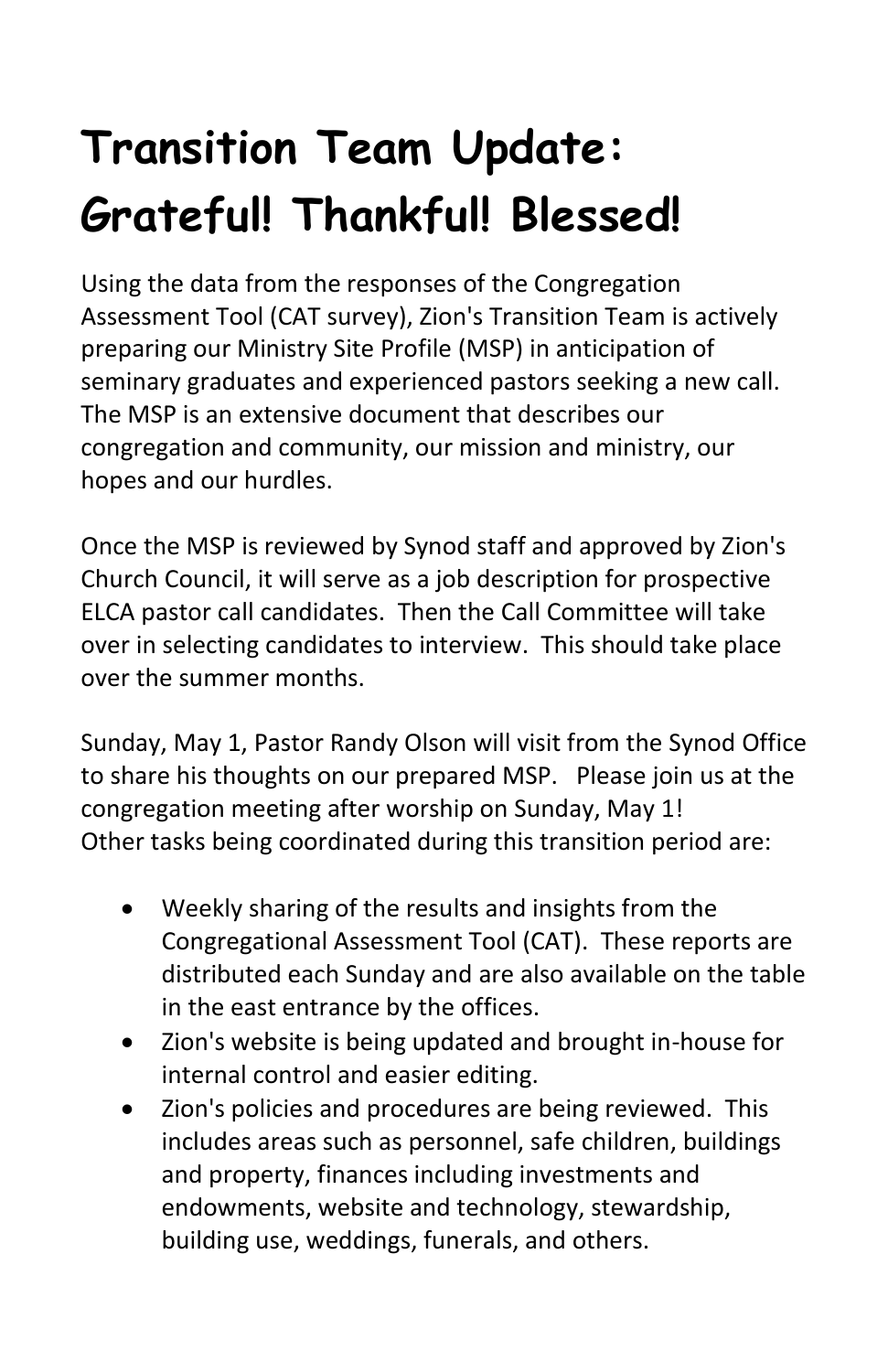We are grateful to the Transition Team for their efforts these past months -- Rhonda Thompson, Cory Wiesman, Kristi Ormond, June Krueger and Tim Schoenherr, and for Pastor Andrea's guidance! Please continue to pray for the congregation, the Transition Team, Call Committee, and Church Council as we move through the process of inviting a new pastor to lead us.

#### **Congregational Information Meeting**

On Sunday, May 1, following worship, Assistant to the Bishop Randy Olson will be present to go over the Ministry Site Profile (MSP) with the entire congregation. The MSP is information about Zion's mission, ministry, and hopes that is given to pastor candidates.

The next step in the process will be for the Transition Team and Council to make any necessary changes to the MSP and then submit it to Zion Lutheran's Council for a vote. Following the vote, the MSP will be sent to the Synod and prospective pastoral candidates.

Please keep the Transition Team, Council, Call Committee and the new pastor in your prayers. Thank you for your support during this faithful process.



#### **Congregational Meeting**

There will be a congregational meeting on Sunday, May 15, following worship to approve designating the proceeds from the sale of the rental property. A formal notification letter has been mailed to

each member household. Please contact Interim Pastor Andrea Fluegel or a Council member with any questions or concerns.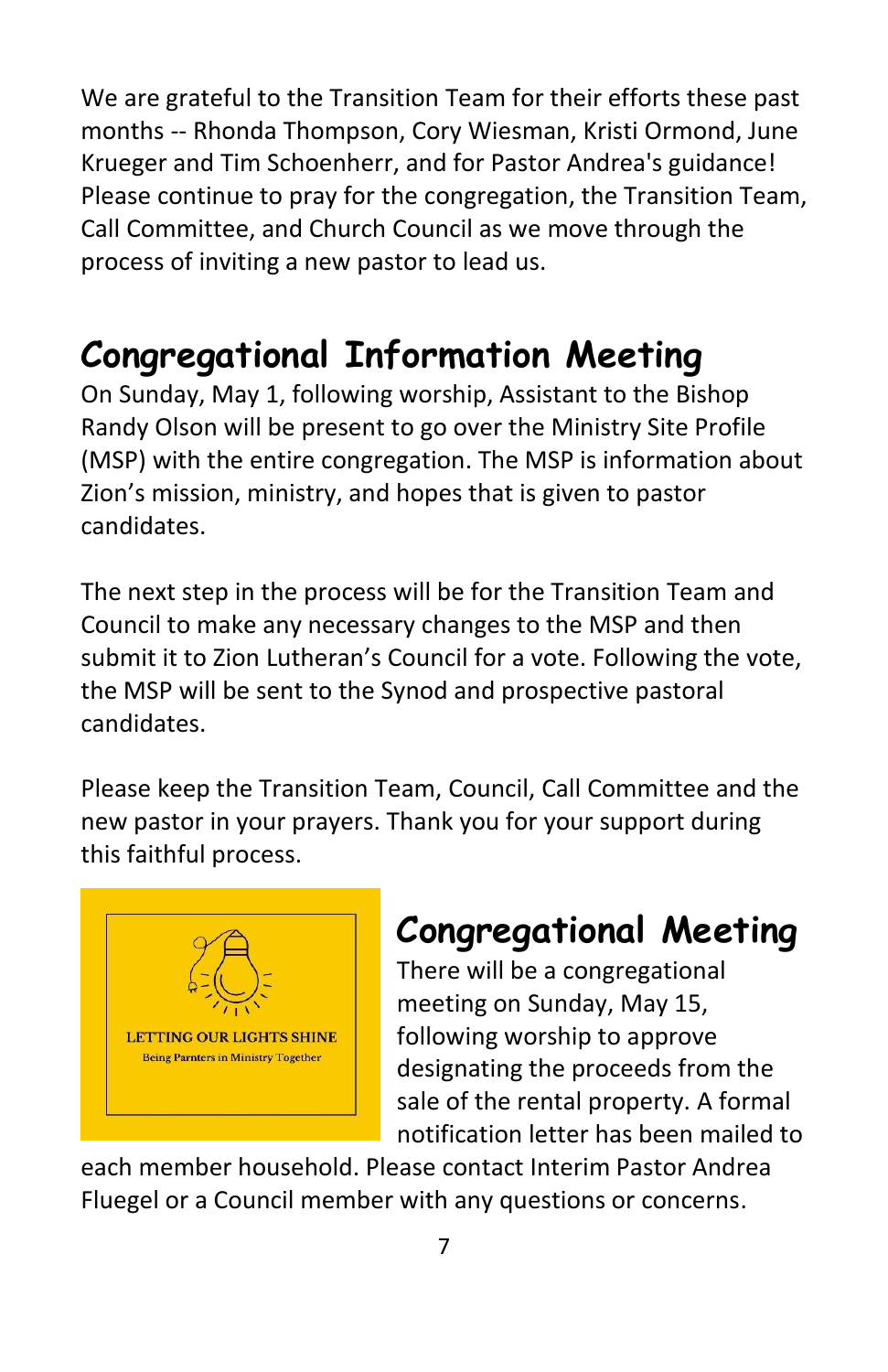#### **Updating Zion's List of Members!**

As part of the transition process in calling a new pastor to Zion Lutheran Church, we are updating our membership information and need your help. You will be receiving a letter and form in the mail to fill out for your household and **please return it to the office by May 15**. A fillable PDF form is available on the homepage of the church website at [www.zionlc.com.](http://www.zionlc.com/) This will help us input your current information and ensure that you are staying connected with the Zion Lutheran congregation. Thank you for taking the time to compete this! - Evangelism Committee



#### **Summer Kick-Off Picnic!**

Mark your calendar's for Sunday June 5!! **NOTE: Change in worship time will be moved to 10 a.m. this day.** We will have a celebration following worship with food and activities for all ages! We

will have brats, hotdogs and drinks and anyone that is planning on coming to please bring a dish to pass! Come join in the fun (inside if raining) outside in our green space and east parking lot. Bring your lawn chair or picnic blanket and any yard games if you would like! We can't wait to see everyone!!

#### **Peeps Diorama Contest Winners**

Thank you to all who participated in the Peeps Diorama Contest to support the local food pantry. The winners are Anika Weber (Old Testament); Jordy Spindler (Youth); Jill & Casey Dasler (Family); and June and Rich Krueger (New Testament). Congratulations!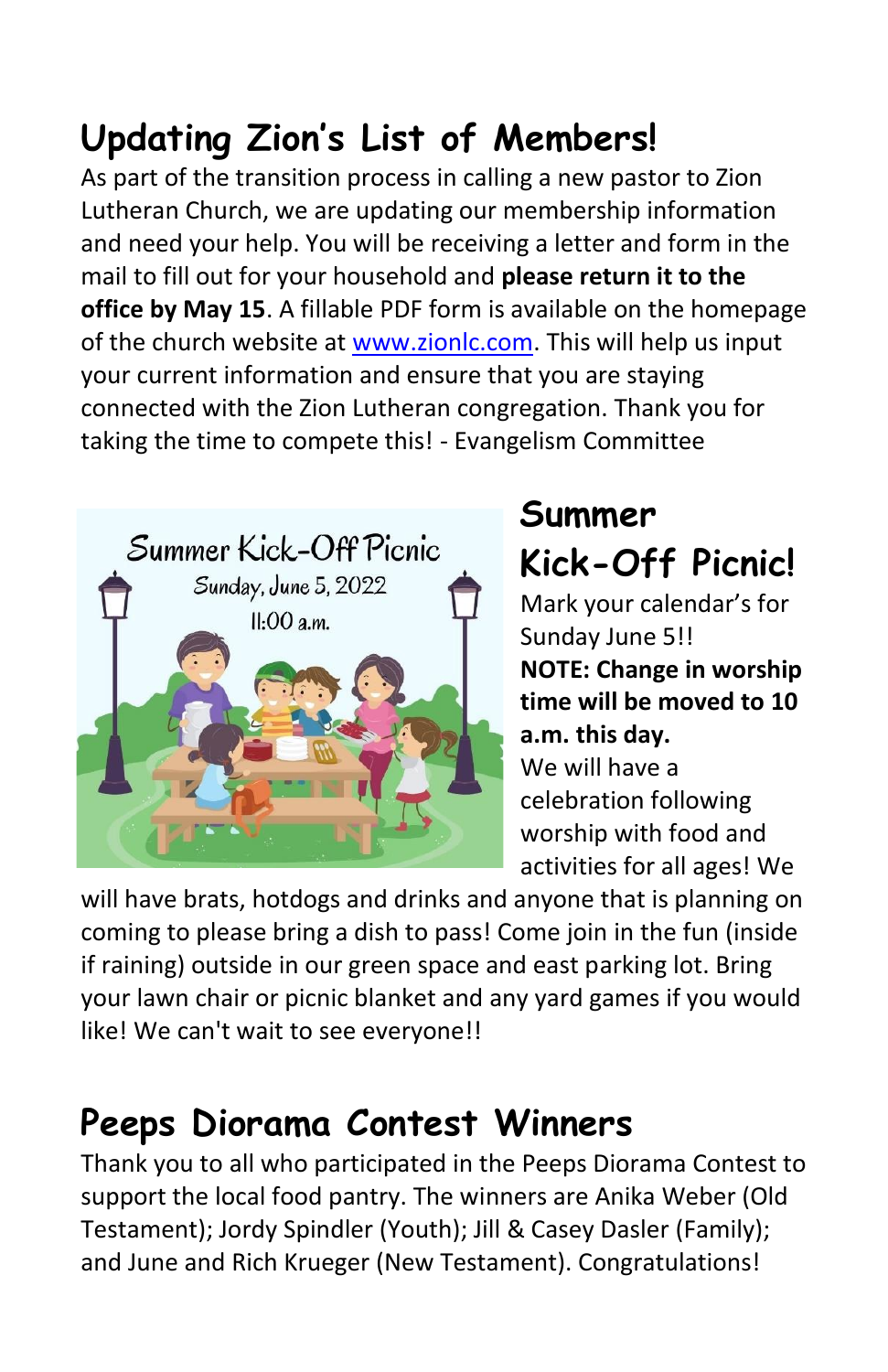link with all the information: https://www.fmsc.org/get-

#### **Noisy Offering for Ukraine**

**Feed My Starving Children**

Please consider volunteering for this great cause this year. It is at Zion Methodist in Marshfield on May 5, 6 and 7! We have a time slot to help with the packing on **Saturday, May 7, from 8:30-10 a.m**. Please sign up in the Narthex or let the office know. If you can't make Saturday, but another day and time works better for you, please feel free to sign up yourself for a time slot! Here is the

involved/host-a-mobilepack-event/mobilepack-promotion-toolkit.

On Sunday, April 3, the children collected \$635 to support Ukrainian refugees in Eastern Europe through ELCA Disaster Response. This amount has been approved to receiving matching funds through Zion Lutheran's Thrivent Choice Dollars. Remember to designate your Thrivent Choice Dollars (if you participate in Thrivent products to Zion Lutheran Church – Stratford). Thank you for your continued generosity and being a caring community.



#### **Vacation Bible School**

Mark your calendars. Vacation Bible School will be held Sunday, July 17- Wednesday, July 20 in the evenings. More information to come.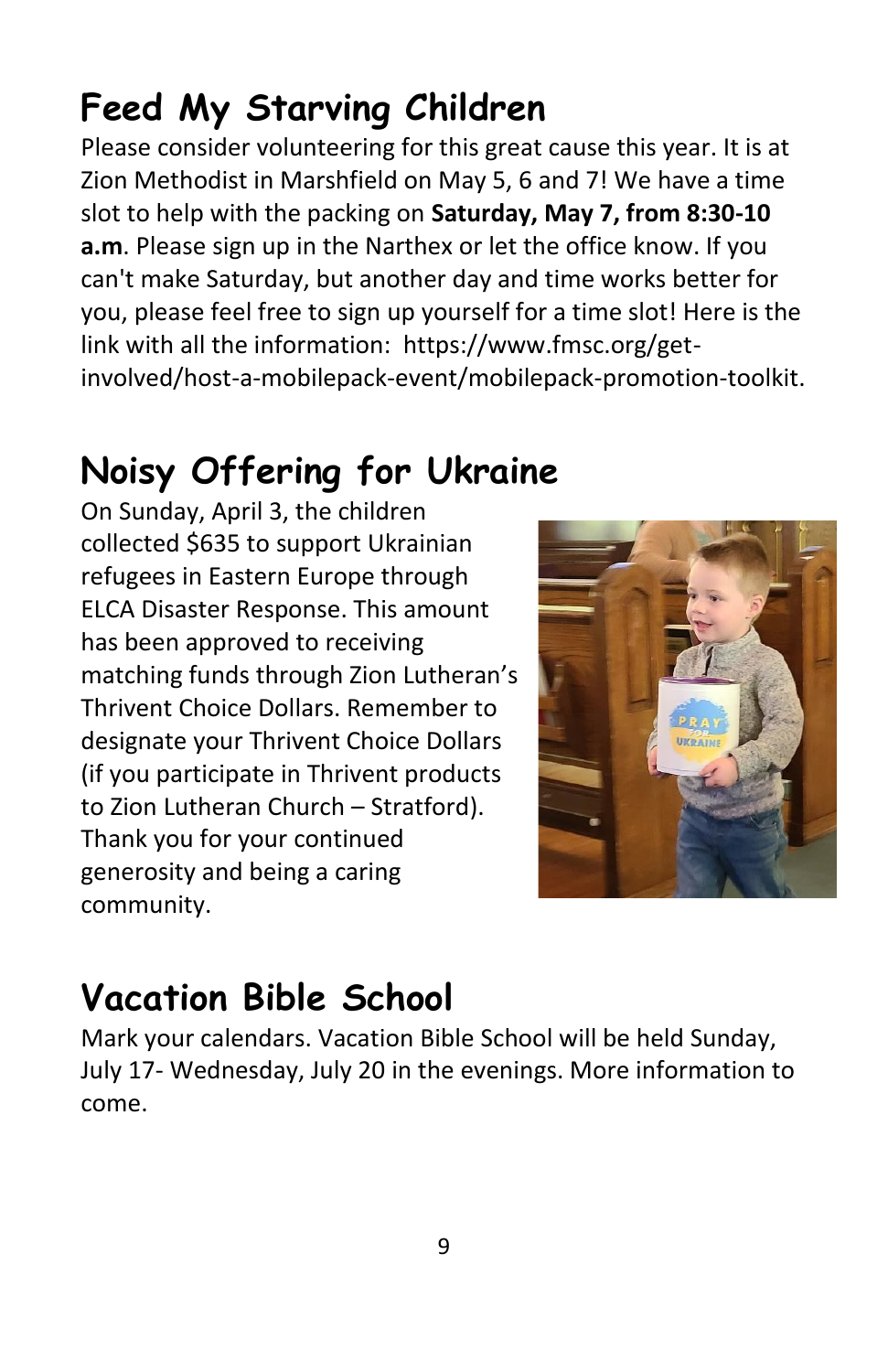#### **Zion on Instagram**

We are excited to announce Zion is now on Instagram!!! If you are on Instagram, go follow us and spread the word to others who might only have an IG account to come follow us!! Search:

zionlutheranstratfordwi



#### **National Lutheran Choir Concert**

**National Lutheran Choir Live Stream:** *Lament of the Earth* **on Sunday, May 1 at 2:00 p.m. Livestreamed on YouTube.**

The National Lutheran Choir will be live streaming their Minneapolis area concert of *Lament of the Earth*, a newly commissioned work combining the texts of celebrated Lutheran poet, the late Susan Palo Cherwien, with the music of Emmy Award-winning composer Steve Heitzig. Had Covid not intervened, this would have been a live concert with the world premiere on Earth Day in Seattle. This live stream allows us to continue to be a part of this magnificent moment, giving thanks for the life and ministry of Susan, the creativity of Steve, and the artistry of the National Lutheran Choir under the direction of David Cherwien. Use this link to access the live stream:

<https://www.youtube.com/c/NLChoir>

#### **Fair Trade**

The Fair Trade 24/7 booths are full and awaiting your purchases! The rest of your favorite coffees and other products have been restocked and are available at their regular prices. Darla 715.506.0044 or email at [dleick@msn.com](mailto:dleick@msn.com) or visit the 24/7 booth. Thank you for supporting independent armers and Fair Trade!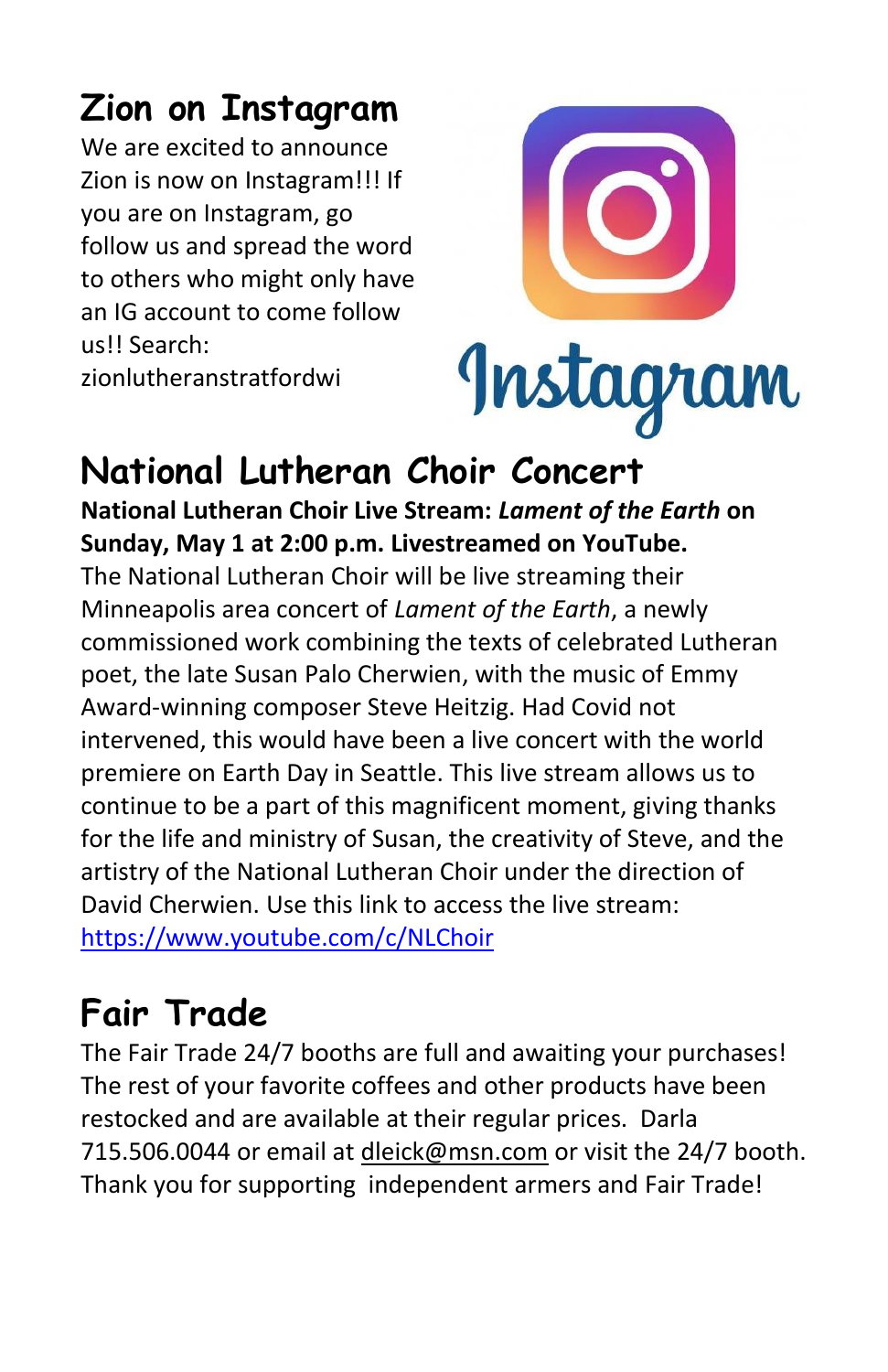

#### **REBOUND: High School Youth Summer Opportunity**

All high schoolers entering grade 9 (in 2022- 2023) through graduating seniors are invited to join for REBOUND where we

will encounter God and one another together in new ways through creative ministry, challenging conversation, inspiring guest speakers, service learning, and uplifting worship. Amazing musicians and guest speakers. Event takes place July 25-27, 2022 at UW-River Falls. Cost is \$200. Please contact Interim Pastor Andrea Fluegel if you are interested. This event will include participants from the Northwest Synod of Wisconsin, the La Crosse Area Synod, and the Northern Great Lakes Synod.

#### **Blessing of the Graduates**

Do you have a graduate in your family - high school, tech school, college, or graduate school? Let the church office know their name, where they are graduating from, major and where they are



headed. We will bless them during our prayers **on Sunday, May 22 during worship at 9:00 a.m.** We will also recognize members of ZIon that are graduating from high school as well.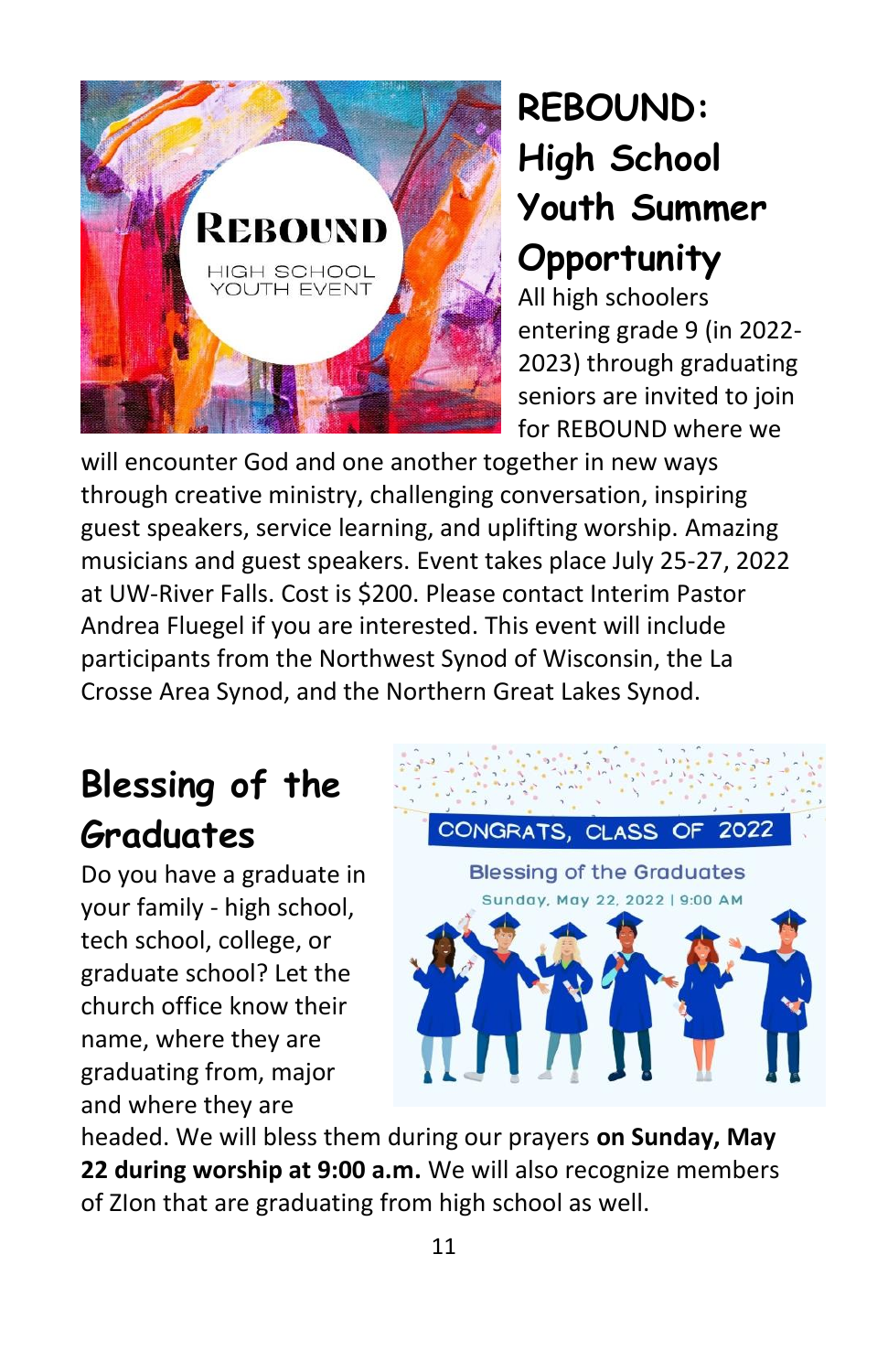#### **Funeral Hospitality Coordinator Needed**

We are looking for one or two people to be Funeral Hospitality Coordinators. This person would assist the pastor and families by finding volunteers to help set-up, serve, and clean-up for funeral luncheons. Time commitment varies. This person will work directly with the pastor and/or funeral family. Funeral coordinators and volunteers are essential to being a caring community during a time of loss. We will not be able to cater funeral luncheons at Zion without this volunteer position. Prayerfully consider how you can help. Contact the church office for more information or your availability.

#### **Adopt a Highway Clean-Up**

When: Wednesday, May 18 at 6:00 p.m. Meet at church to get bags and vests and break into groups. Volunteers must be 11 years old or in 6th grade to help. The more people, the less time it will take us to clean our 2 mile section of Hwy 97. Please let the office know if you are able to help.

#### **Newsletter Distribution Update**

With the rising cost of postage beginning May 1, 2022, and in order to be good stewards of our gifts, the newsletter will only be mailed to your home by request. The monthly newsletter can be found on the church website at [www.zionlc.com.](http://www.zionlc.com/) Links will be made available on Facebook, Instagram, and through the Monday email. Paper copies will be made available in the Narthex and at the information table by the church office. Please contact Kathy in the church office if you would like a newsletter mailed to your home. Thank you for your assistance.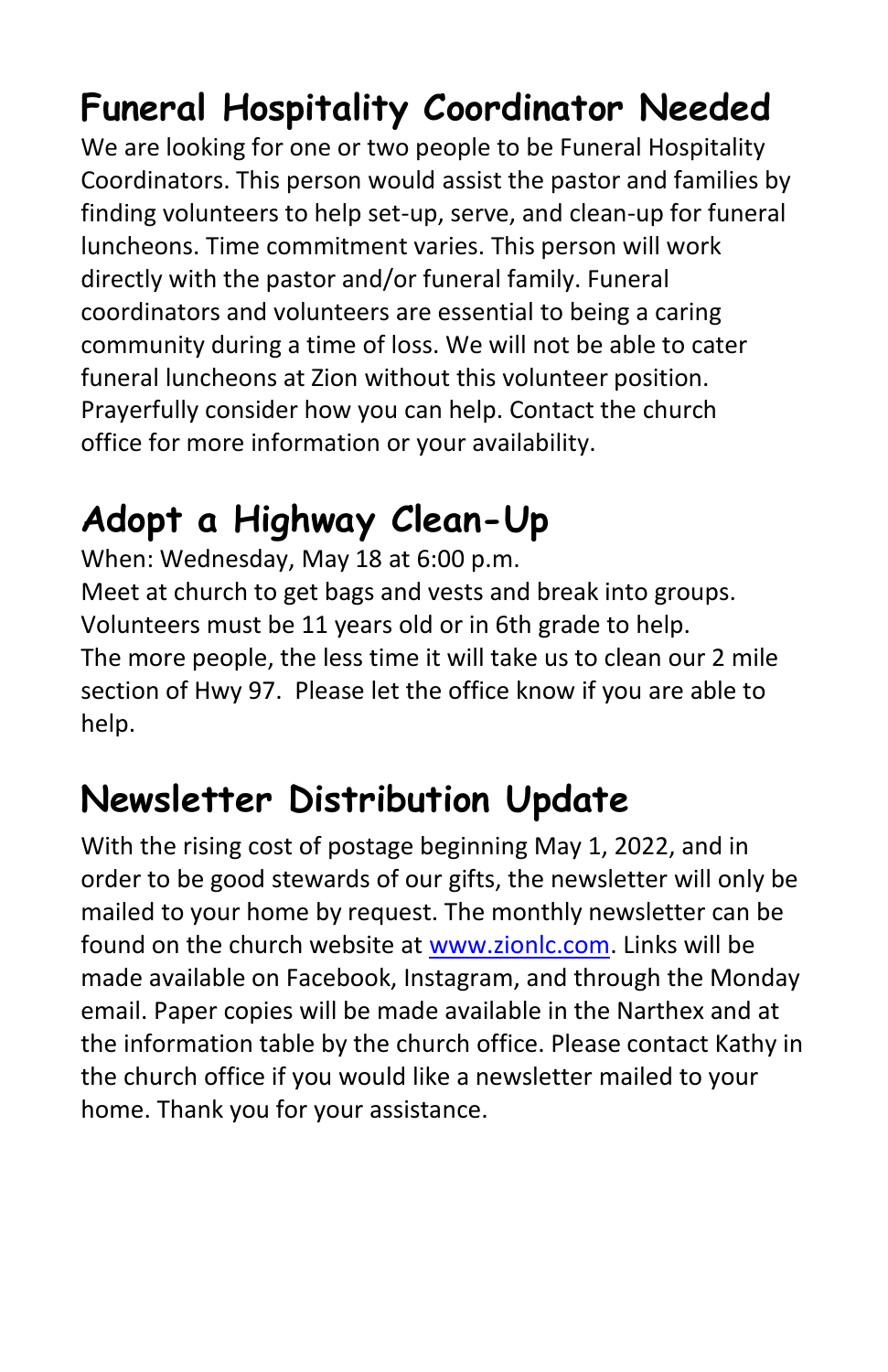#### **Meditation Garden**

The Evangelism team is looking for a couple more volunteers to help with watering the flowers and some weeding this summer. We normally try and schedule a person one week at a time. If anyone is interested, please let Cory Wiesman or the office know.

#### **Dwelling in the Word (Bible Study)**

Come for a Bible study and discussion on **Wednesday mornings at 10:00 a.m.** We will be studying the first reading (Old Testament) and the Gospel reading (New Testament) scripture for the upcoming Sunday worship. No experience needed. No memorization required. It is a time of learning and exploring God's Word together. Interim Pastor Andrea Fluegel facilitates the discussion. For upcoming readings, check out: https://lectionary.library.vanderbilt.edu/. Wednesday Mornings at 10:00 a.m. If you need a ride, call the church office 715-687- 4110 Everyone is welcome to come.

#### **Birthdays and Anniversaries**

The listing of the dates for birthdays and anniversaries will now be posted in the weekly Monday email, in the weekly Sunday announcements, and on the Sunday PowerPoint announcements. If you would like a complete monthly list to send out cards, please contact Kathy in the church office. Thank you.

#### **Walking Together**

Did you know there are tons of resources on the Northwest Synod of Wisconsin's website? Check out [http://nwswi.org/walking](http://nwswi.org/walking-together-epic/walking-together-2022-videos)[together-epic/walking-together-2022-videos](http://nwswi.org/walking-together-epic/walking-together-2022-videos) for videos and resources on how you can take the next faithful step as well as learning more about recent trends in the larger church and world.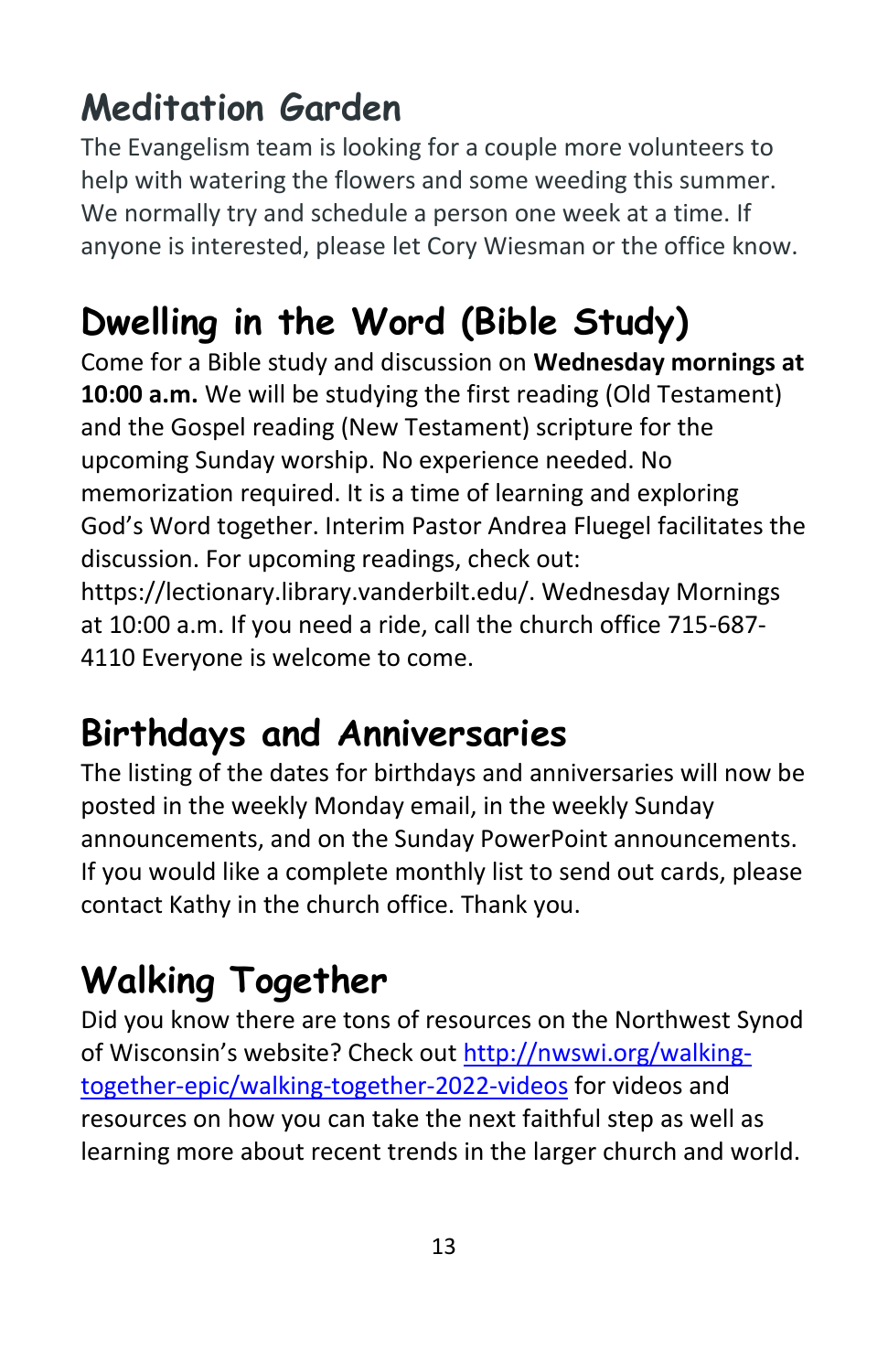

#### **God Moments: Going Deeper, Doing Less**

Sometimes in life, we get overwhelmed with the many tasks on our to-do list and the expectations we place on ourselves as well as expectations people place on us. This summer season, ask yourself, "How can I go deep in my spiritual life while doing less?" Doing less doesn't mean being lazy or unproductive. Doing less means focusing on your values and priorities and who God is calling you to do and be in this world.

As you go on walks, take trips, plant your garden, sit silently, or other activities, notice where God is at work. Where do you see God in your life? Take a picture, write a poem or a short paragraph. Feel free to post pictures or your writings on the bulletin board by the south sanctuary entrance.

You are also welcome to post on Facebook or Instagram and tag Zion Lutheran Church Stratford and use #ZionGodMoments.

Have fun seeing where God is at work! Invite your friends and family to participate. We will post God Moments starting Memorial Weekend through Labor Day Weekend.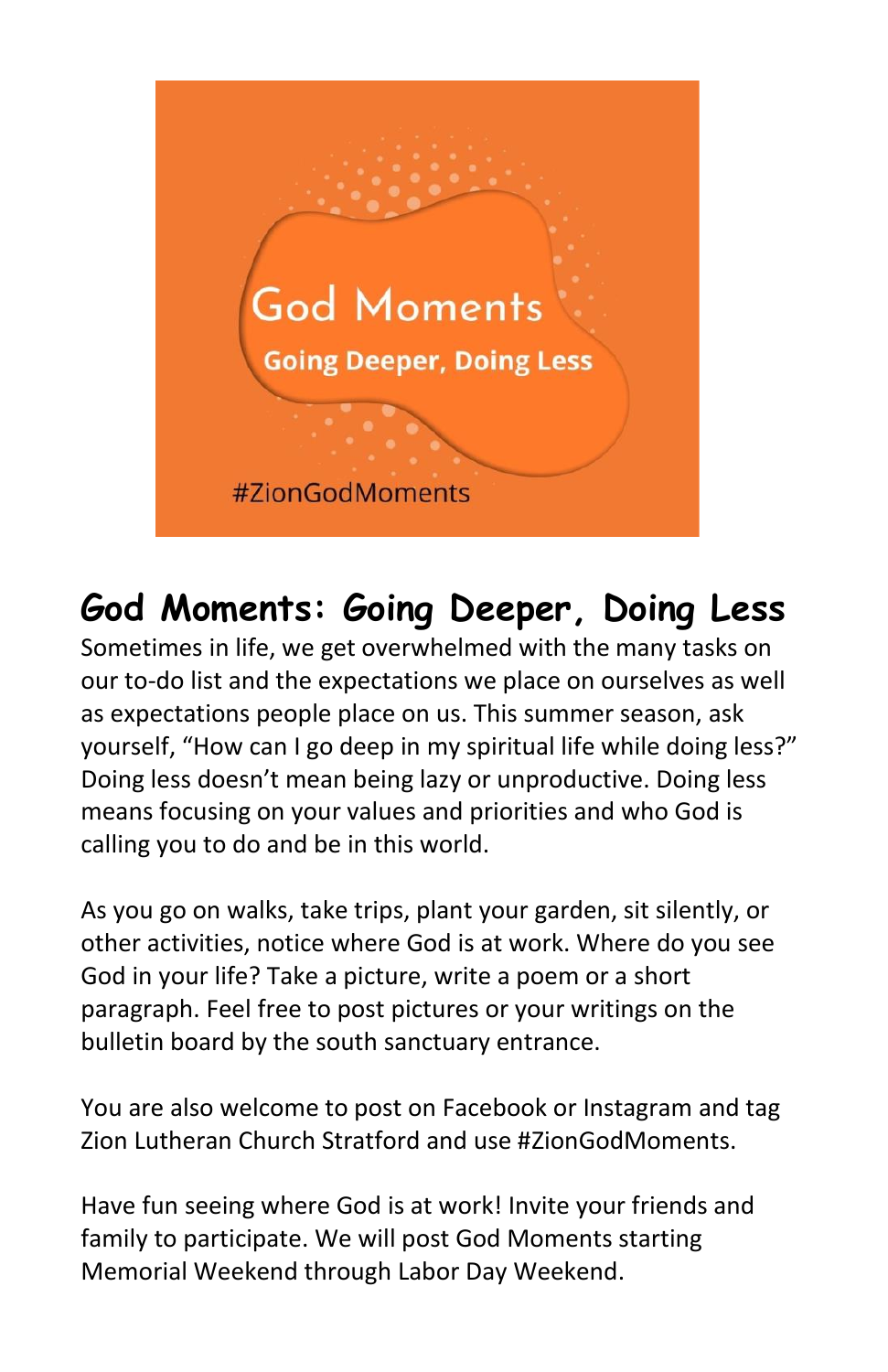#### **Building Update 2022**

| Total monthly principal payments | \$7,878.80   |
|----------------------------------|--------------|
| Total monthly interest payments  | \$1,421.20   |
| Balance of loan as of 03-25-2022 | \$152,585.36 |

Partners Bank

Building checking acct balance as of **04-15-2022** \$ 5,469.25

| Dates | Start          | Payment    | Interest | Principal  | Ending         |
|-------|----------------|------------|----------|------------|----------------|
|       | <b>Balance</b> | Amount     | Paid     | Paid       | <b>Balance</b> |
| 01/14 | \$160,464.16   | \$3,100.00 | \$481.64 | \$2,618.36 | \$157,845.80   |
| 01/28 |                |            |          |            |                |
| 02/11 | \$157,845.80   | \$3,100.00 | \$473.74 | \$2,626.26 | \$155,219.54   |
| 02/25 |                |            |          |            |                |
| 03/11 | \$155,219.54   | \$3,100.00 | \$465.82 | \$2,634.18 | \$152,585.36   |
| 03/25 |                |            |          |            |                |